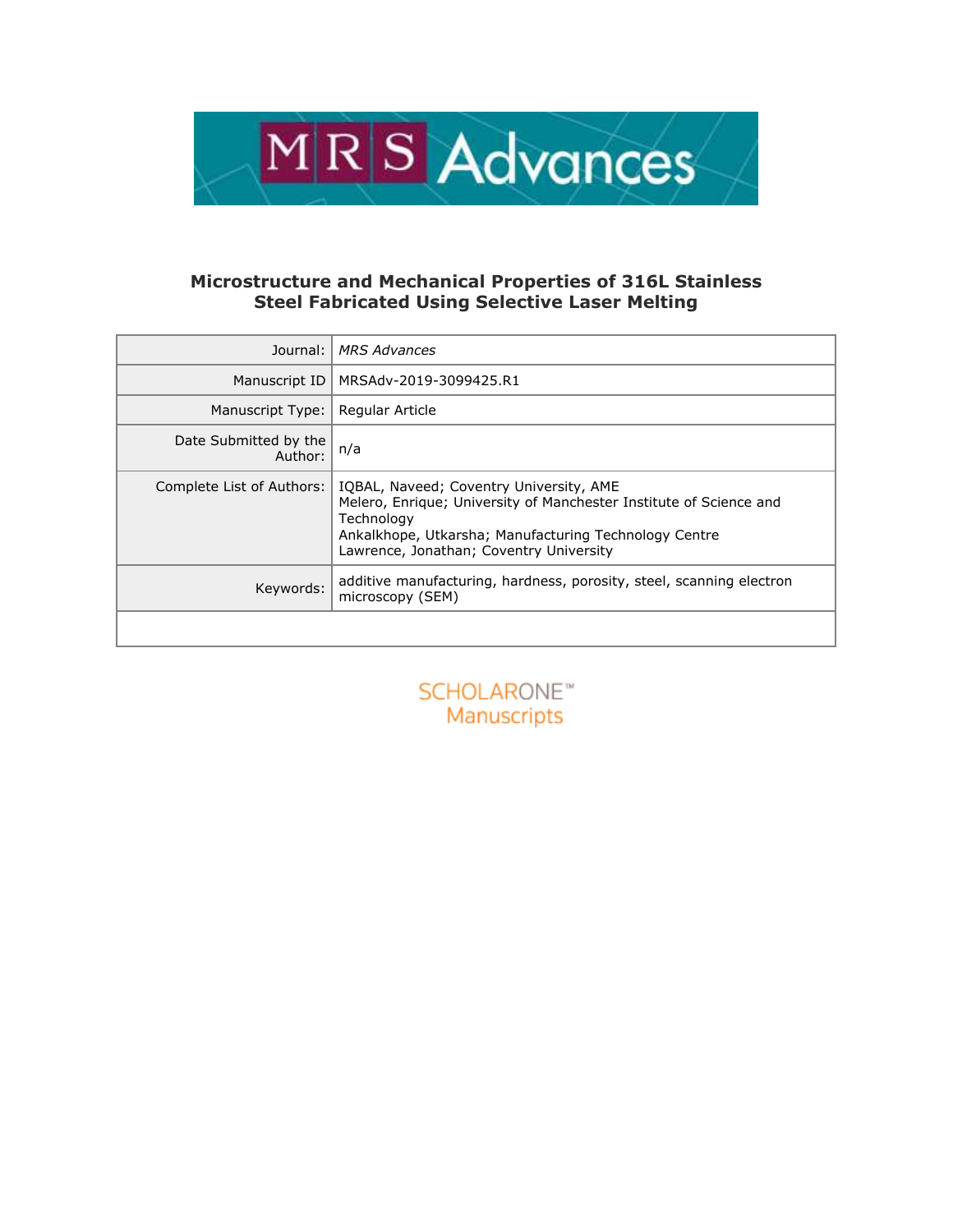

# Microstructure and Mechanical Properties of 316L Stainless Steel Fabricated Using Selective Laser Melting

N. Iqbal<sup>1</sup>, E. Jimenez-Melero<sup>2</sup>, U. Ankalkhope<sup>3</sup>, and J. Lawrence<sup>1</sup>

*<sup>1</sup>Institute for Advanced Manufacturing and Engineering, University of Coventry, CV6 5LZ, UK*

*<sup>2</sup> Materials Performance Centre, School of Materials, University of Manchester, M13 9PL, UK* 

*3 Manufacturing Technology Centre, Ansty Park, Coventry, CV7 9JU, UK* 

*ABSTRACT*

*The microstructure homogeneity and variability in mechanical properties of 316L stainless steel components fabricated using selective laser melting (SLM) have been investigated. The crack free, 99.9% dense samples were made starting from SS316L alloy powder, and the melt pool morphology was analysed using optical and scanning electron microscopy. Extremely fast cooling rates after laser melting/solidification process, accompanied by slow diffusion of alloying elements, produced characteristic microstructures with colonies of cellular substructure inside grains, grown along the direction of the principal thermal gradient during*  laser scanning. In some areas of the microstructure, a significant number of precipitates were *observed inside grains and at grain boundaries. Micro hardness measurements along the build direction revealed slight but gradual increase in hardness along the sample height. Uniaxial tensile tests of as manufactured samples showed the effect of un-melted areas causing scatter in room-temperature mechanical properties of samples extracted from the same SLM build. The ultimate tensile strength (UTS) varied from 458MPa to 509MPa along with a variation in uniform elongation from 3.3% to 14.4%. The UTS of a sample exposed to the Cl- rich corrosion environment at 46<sup>o</sup>C temperature revealed a similar strength as of the original sample, indicating good corrosion resistance of SLM samples under those corrosion conditions.*

#### **INTRODUCTION:**

Selective Laser Melting (SLM) is an attractive additive manufacturing technique, receiving growing attention to produce 3D components with complex inner structures, in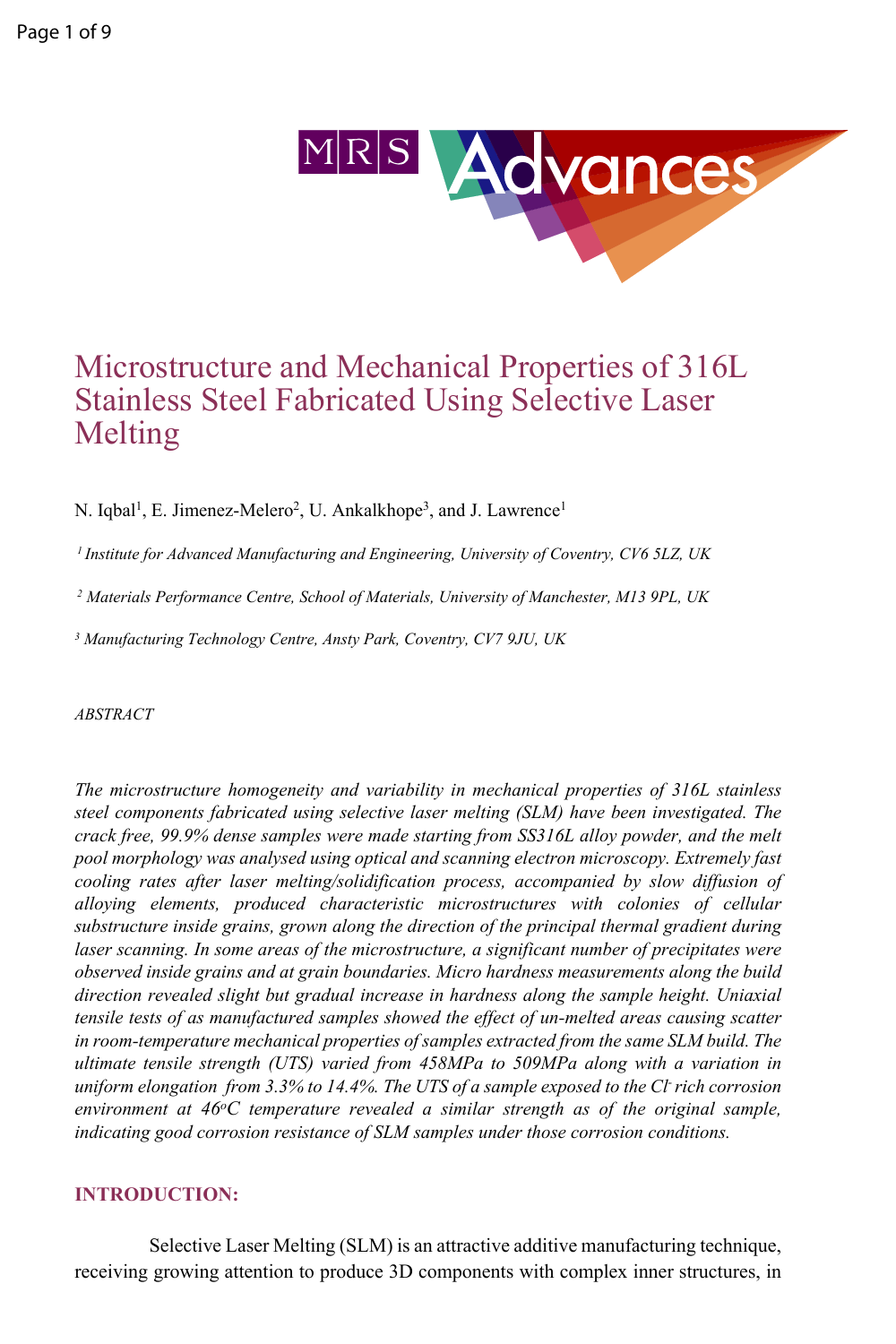a single-step building process [1, 2]. The process is based on the local melting of a premixed metal alloy powder using a high power laser beam and layer-by-layer manufacturing of components, based on computer-aided design models. The technology offers the opportunity to manufacture components with unusual microstructures and properties due to multiple laser scan strategies and non-equilibrium solidification. It has been employed for materials across the board, from metals to polymers, ceramics to composites, and even more complex engineered materials [3-5]. The SS316L steel is among the widely used structural material due to combination of good mechanical properties and excellent corrosion resistance [6, 7]. Relatively recent studies have been carried out to improve the quality of SLM manufactured SS316L steel with optimum [process conditions,](https://www.sciencedirect.com/topics/engineering/processing-condition) to produce fully dense components with improved strength and ductility [8-10]. However, significant knowledge and experimental data is still needed to understand the formation of defects, pores, and microstructural heterogeneities intrinsic to the process, and to improve the performance for reliable structural components. This paper focuses mainly on the microstructural defects and their impact on the mechanical response of SS316L components produced by SLM. In particular, the specimens extracted from different locations of the same built were used to investigate the effect of defect distribution on the tensile behaviour of the material and failure mechanisms.

## **EXPERIMENTAL DETAILS**

#### *SLM Process*

Cylindrical bars of diameter 14mm and height 125mm, were produced using a Renishaw AM250 system at National Centre for Additive Manufacturing (MTC, Coventry, UK). The precursor material was gas-atomized spherical SS316L powder, with a particle size ranging from 15 to 45 µm. The SLM process parameters were optimized at a layer thickness of 50 µm to minimize defect production and consequently ensure the dense bulk material. The platform was heated to  $170^{\circ}$ C from the beginning of the process and the temperature was maintained at the set level throughout the process. The samples were produced using a laser power of 200 W, with a laser spot size of 75µm and exposure time of 90µs. The hatch distance *d*H was set to 90µm along with point distance *d*P of 50µm, as shown in figure 1a.



Figure 1. (a) Schematic of spot-to-spot melting process, (b) outlook of the as-built cylindrical bar samples, and (c) magnified view of the sample surface illustrating the scanning layers: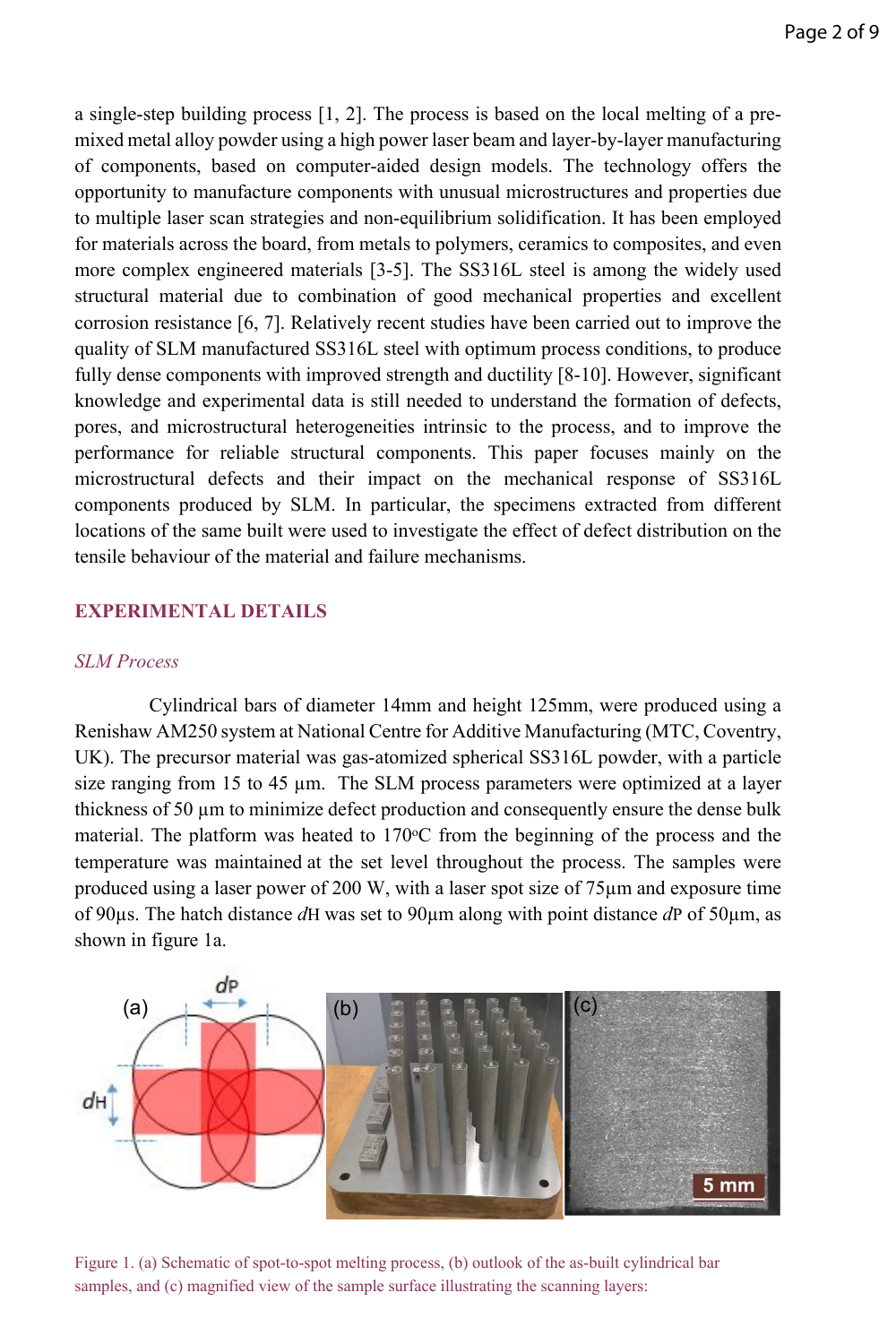The layers were scanned using Chessboard strategy with island size of  $5\times 5$  mm, that involves the splitting of entire area into numerous local areas combined with a different scanning order [11]. This SLM strategy is considered beneficial to eliminate residual stresses and overheating of local areas. The as built samples are shown in figure 1b, with a magnified view of the sample surface shown in figure 1c.

#### *Microstructure Characterization*

The microstructure investigations of the samples extracted from the SLM build were carried out in an as-built condition. The samples were sliced parallel, as well as perpendicular to the long axis of the manufactured bar, mechanically ground and polished with a final step using suspension of colloidal silica. In order to reveal the microstructure, the samples were electro-etched in a solution containing 120 ml deionized water, along with 10% oxalic acid at a voltage of 5V for 60 seconds. Optical microscopy was used to characterize the resultant porosity. The average density of build samples was estimated by analyzing the porosity from multiple optical micrographs, based on the method reportedly successful for low porosity samples [12]. The grain morphology and fracture surfaces were analyzed using SEM.

### *Mechanical Testing*

In order to investigate the effect of the microstructure heterogeneities on mechanical performance of the manufactured component, five dog-bone shape tensile specimens were extracted from the same single bar sample, using an EDM wire cutting process. Three tensile specimens were tensile tested according to BS EN ISO 6892-1 standards, while one tensile sample was exposed to corrosion environment using 5 vol.% NaCl solution for 10 days, at a temperature of  $46^{\circ}$ C, prior to uniaxial tensile testing at room temperature. One untested tensile sample was used for Vickers micro hardness (HV 0.5kg load) measurements along the gauge length of the sample to estimate the local mechanical properties.

#### **RESULTS and DISCUSSION**

#### *Microscopic Porosity and Density*

The optical micrographs from polished surfaces of a SLM sample are shown in figure 2. The micrographs revealed the presence of a limited number of micrometre sized pores inside the cross-section as well as side view of the bulk sample, as shown in figure 2a and 2b. However, few relatively large pores can also be seen in the side view, as shown in figure 2c. Certain level of porosity is intrinsic to the SLM process and cannot be completely avoided, as the gases trapped during manufacturing do not have enough time to surface out from the melt pool [13, 14]. The random distribution and spherical morphology of the observed pores illustrate that these pores are formed due to gas entrapment. Figure 2d shows the presence of some irregularly shaped voids, in few local areas. This is attributed to insufficient laser energy density during the scanning of that area, and represent un-melted zones [14]. Overall, the average density of the SLM sample,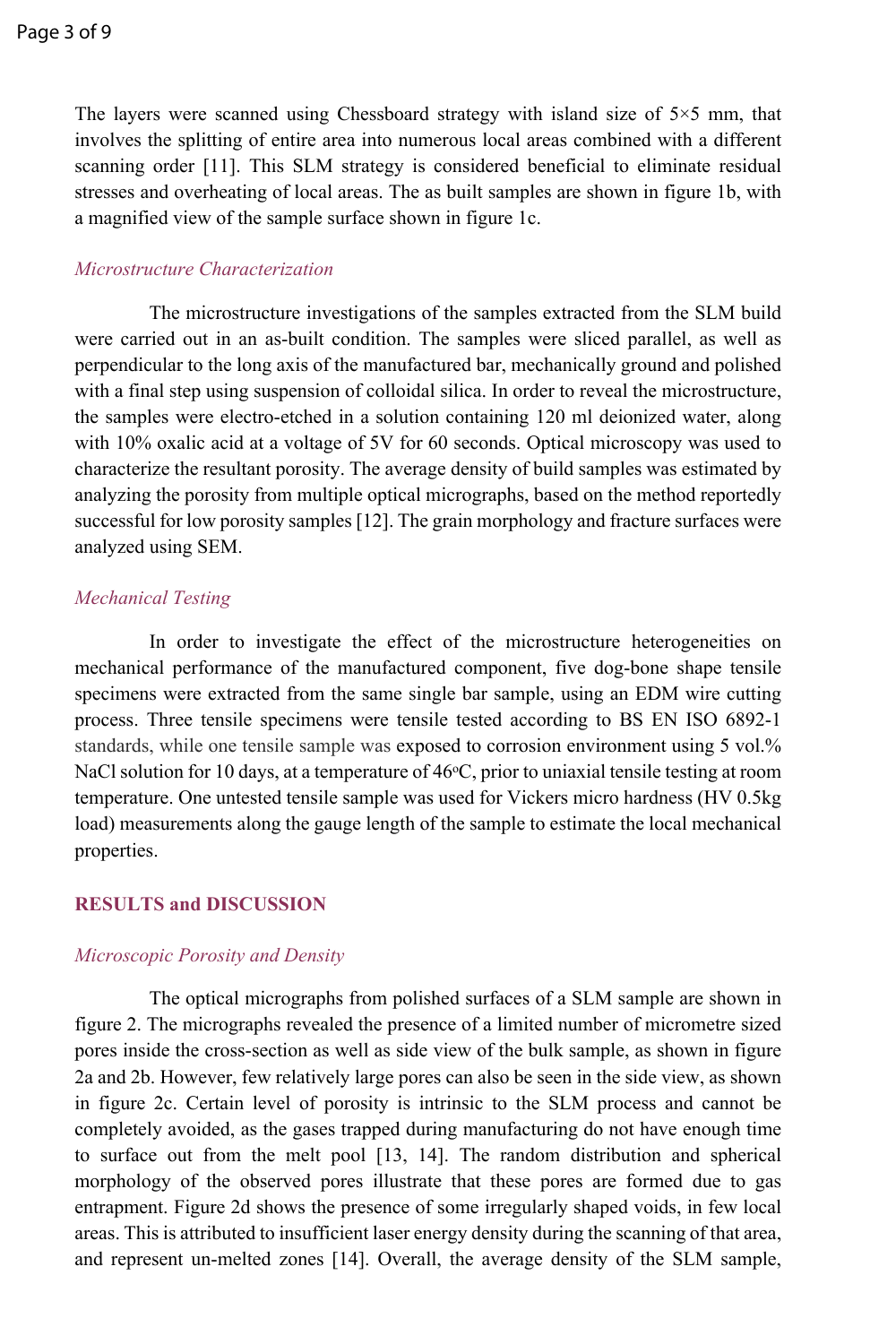calculated from image processing of optical micrographs taken from multiple locations was 99.9%.



Figure 2. Optical micrograph from polished as-built SLM sample, (a) showing porosity in cross-section view, (b, c) in side view (build direction) and (d) typical irregularly shape defects.

#### *Microstructure Characterization*

The microstructure of the etched samples in the build direction is shown in figure 3. The optical micrographs clearly reveal the melt pool tracks. Previously melted and solidified melt pool zones are partially re-melted during scanning the next layer, leading to better consolidation and densification. The melt pools are observed to include multiple grains characterized by the same contrast, radially oriented within the melt pools. Many grains grew in multiple melt pools, in the direction of the main temperature gradient. The melt pools width was mostly larger than their depth, indicating conduction mode of melting. Overall, well merging of melt pools in figure 3a, illustrate that the laser energy density was sufficient to ensure the overlapping of adjacent melt pools to form a subsequent solid structure. However, a small number of defects are still observed at the melt pool boundaries, as shown in figure 3c. This represents lack of fusion in adjacent melt pools, which is confirmed by the presence of un-melted powder particles observed near the melt pool boundary. Randomly distributed precipitates were also observed at specific locations, both inside melt pool and at the melt pool boundaries as shown in figure 3d.

The higher magnification SEM images further revealed the presence of fine, needle shape, cellular substructure colonies, with different growth directions due to Chessboard scan strategy, as shown in figure 4a. Cellular microstructures have been previously reported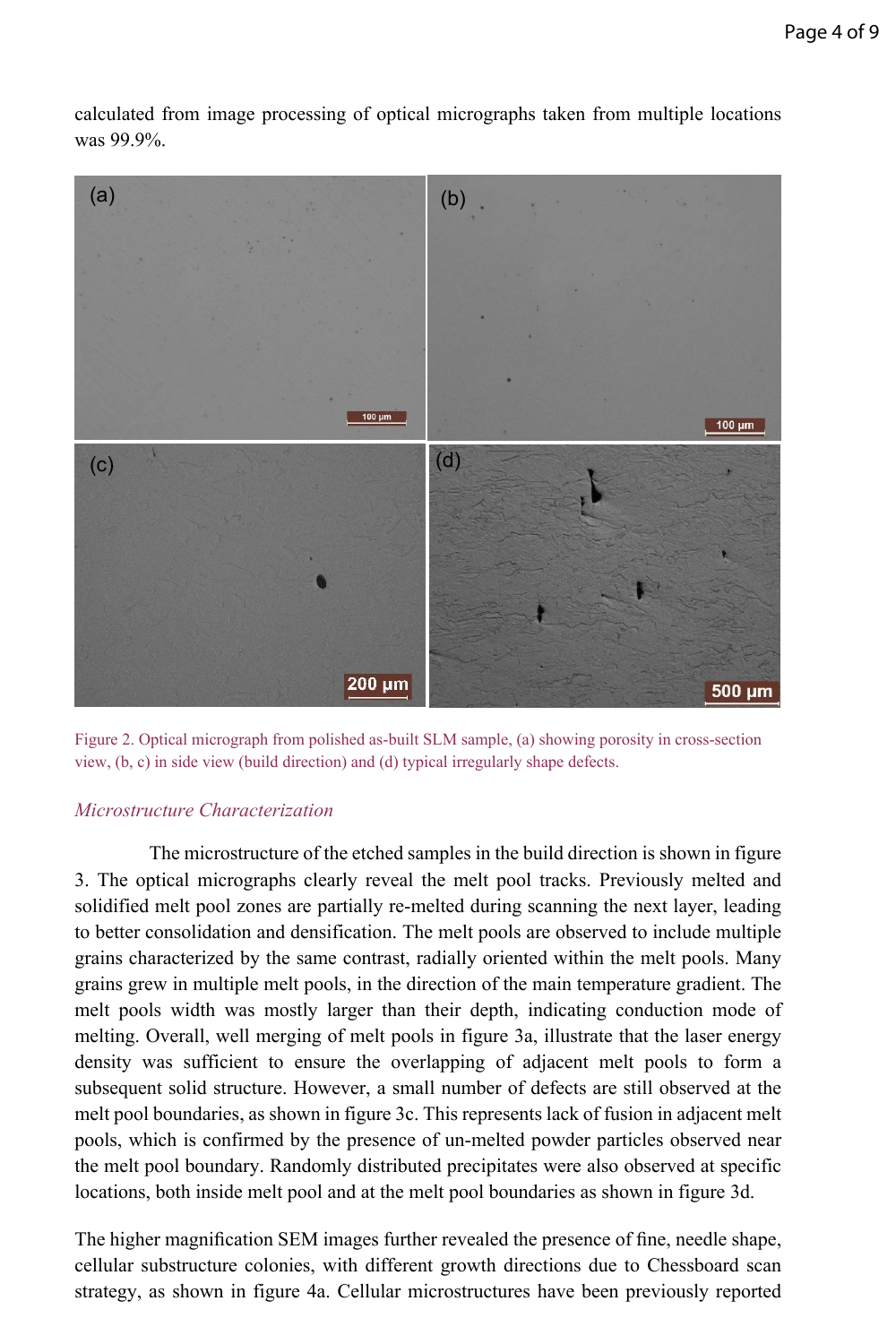during laser welding when the solidification process experiences rapid cooling rates similar to SLM process [15,16]. The cells oriented in the same crystallographic orientation belong to the same grain, and usually cross the melt pool boundaries due to the partial re-melting involved.



**Figure 3.** Etched surfaces of SLM sample. (a) Optical micrograph of the side view of melt pool assemblages, (b) multiple grains inside a melt pool illustrated by different contrast, (c) with lack of fusion defect and un-melted powder particles (arrows), and (d) with local precipitates (arrow) inside grains and at grain boundary

The magnified view of cellular growth inside grains of a melt pool is shown in figure 4b. No preferential orientation of grains is observed and the scan strategy used was able to avoid the formation of intense texture, resulting in an almost isotropic polycrystalline material. It was found that the cells always grew towards the melt pool boundary, with finer cell edges as shown in figure 4b. The EDX analysis in different regions of a cell did not shows any obvious difference in chemical composition. Therefore the variation in cell size towards the melt pool boundary should not be due to chemical variation but most probably due to difference in thermal conditions. The cell size usually depends on the temperature gradient that controls the growth rate. The temperature gradients at the melt pool boundary is expected to be quite sharp compared to the bulk melt pool, as that is close to the solidified sample making heat dissipation easier. As a result, the cells grow faster near the melt pool boundary, creating finer edges. Figure 4d indicates that the average cell diameter ranges from 2μm to 3μm, and with very high aspect ratios.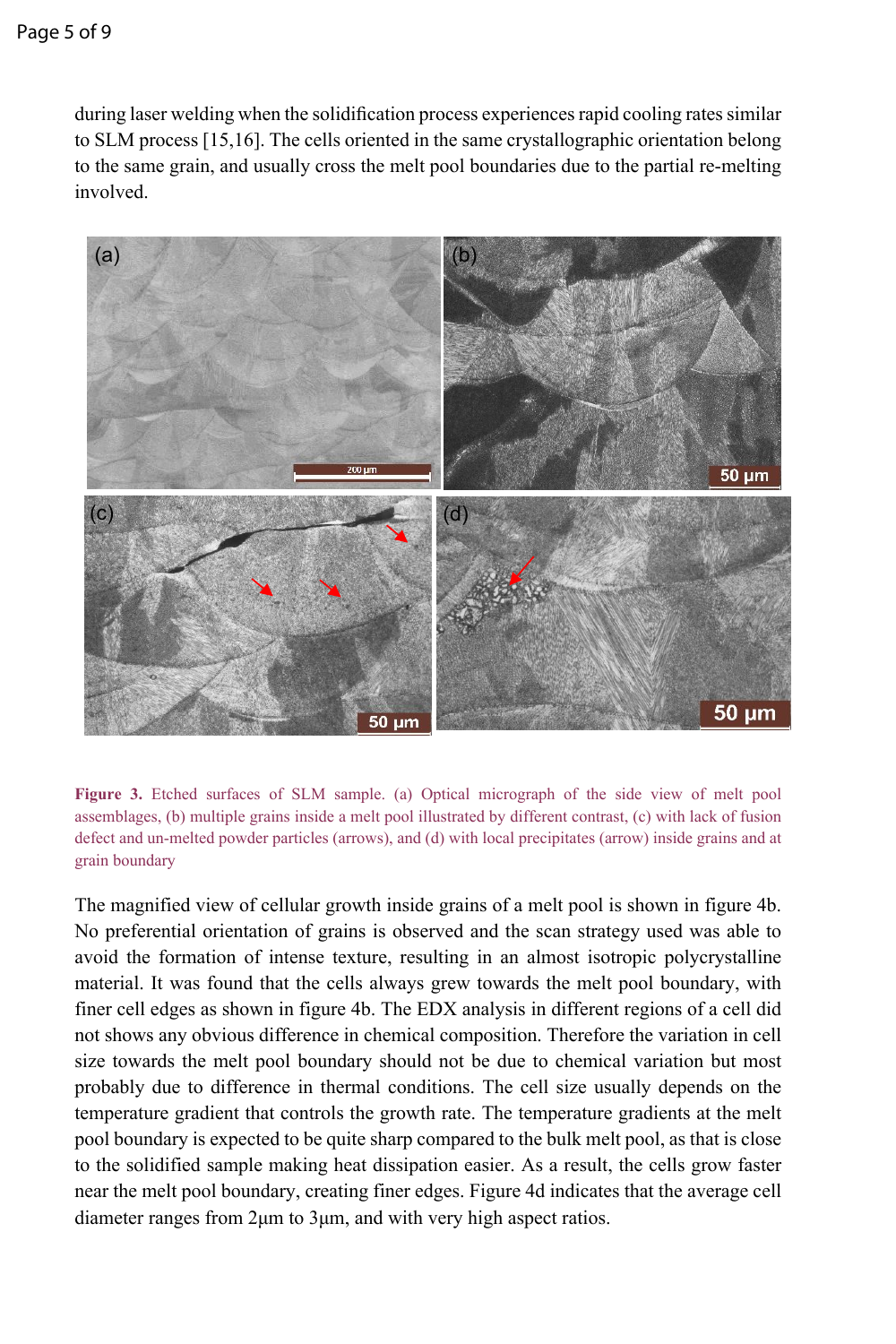



#### *Mechanical Testing*

The tensile tests were performed on three specimens, in the as-built condition while one specimen was tensile tested after exposure to the Cl rich corrosion environment. Stress-strain curves along with images of fractured specimens are shown in figure 5a. A close view of the fractured specimens shows that the failure occurred at similar locations that constitute the upper half of the SLM specimen. However the UTS of the as-built tensile specimens S1, S3 and S4 varied significantly and was observed to be 477, 509 and 458 MPa respectively, with corresponding elongations of 3.3, 14.4 and 9.7%. The corrosion specimen S2 exhibited failure at UTS of 490 MPa and elongation 7.8%. The microscopic investigations of a polished sample after exposure to the Cl- rich corrosion environment were also carried out and no traces of corrosion defects or pitting was observed. Table 1 compares the highest values of UTS and elongation observed in this study, with that reported in the literature, for SS316L produced through conventional processes. The performance of of SLM samples is relatively poor than the conventional materials. The microstructure of SLM specimen with Chessboard scan strategy did not show any preferred orientation of grains or cellular substructure that could explain the referenced variation in tensile behaviour. Rather the presence of fine cellular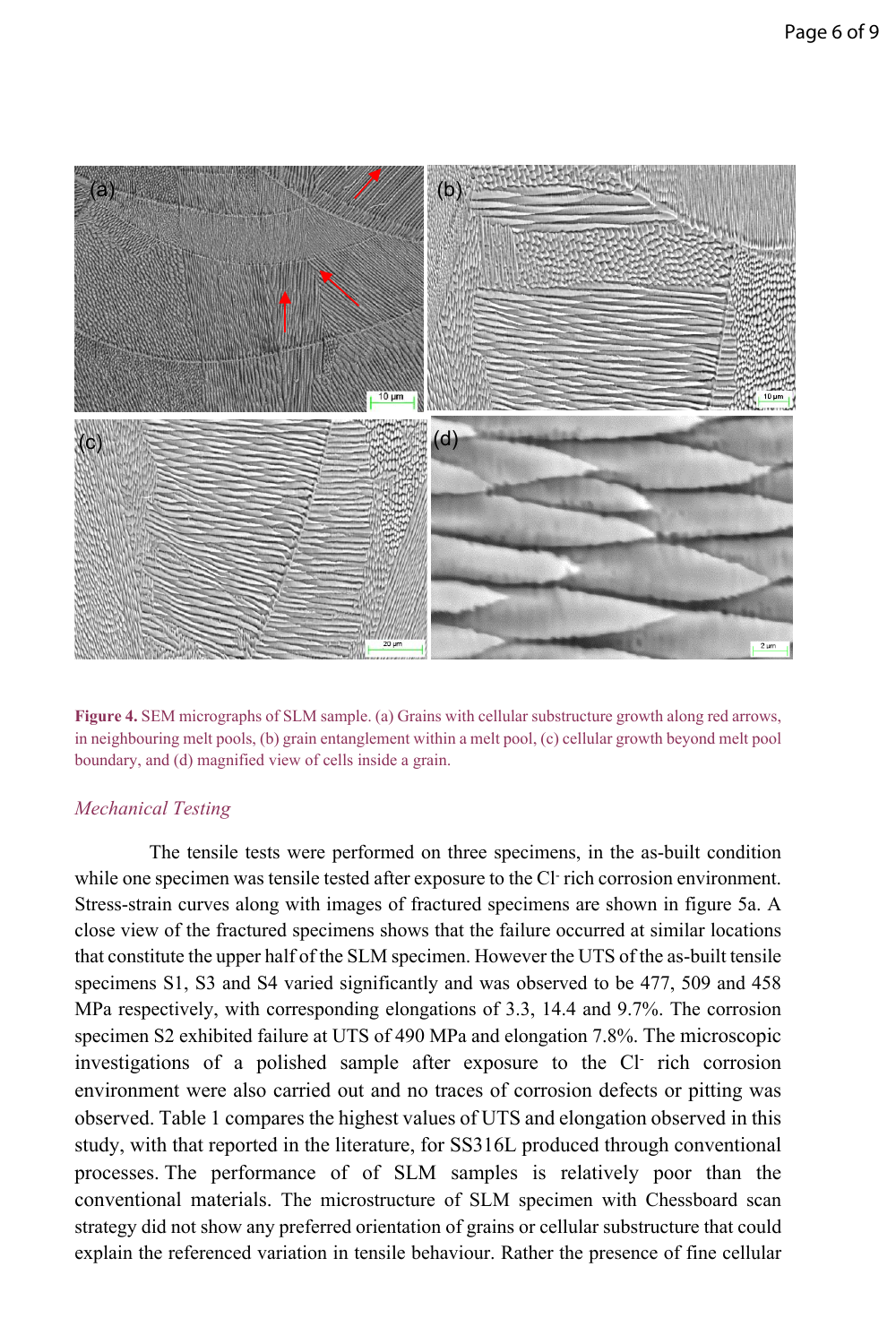microstructure with induced engineering grain boundaries is an important feature and expected to contribute to homogenous mechanical properties of SLM specimens.

Table 1: Mechanical properties of SS316L.

| Material   | UTS (MPa) | Elongation $(\%)$ | Reference   |
|------------|-----------|-------------------|-------------|
| <b>SLM</b> | 580       | 25.7              | $[17]$      |
| Forged     | 570       | 47.0              | [18]        |
| Wrought    | 620       | 53.0              | [19]        |
| <b>SLM</b> | 509       | 14.4              | [Our Study] |

The micro-hardness profile across a tensile sample is shown in figure 5b, and also revealed no significant variations. The hardness slightly increased along the sample height, with average value 303HV, comparable to the values reported in the literature [20]. The fracture location was observed at the higher hardness zones. It was recognized that the marked variation in tensile strength and elongation of tensile specimens, could be the potential consequence of heterogeneous defects at different positions in the build.



**Figure 5.** (a) Stress-strain curves for as-built tensile specimens S1, S3 and S4 along with corrosion specimen S2, and (b) variation in Vickers micro hardness across the sample height. The circle indicates the hardness at fracture location.

The fracture surface of the tested specimens was further investigated by SEM and representative images are shown in figure 6. Some discontinuous areas of varying size were detected on the fracture surface of tensile samples, with un-melted powder particles inside it. These are believed to be the fundamental cause of scatter in tensile properties. The clustering of these powder particles significantly reduces the effective cross-sectional area in tensile specimens, causing lower strength and ductility.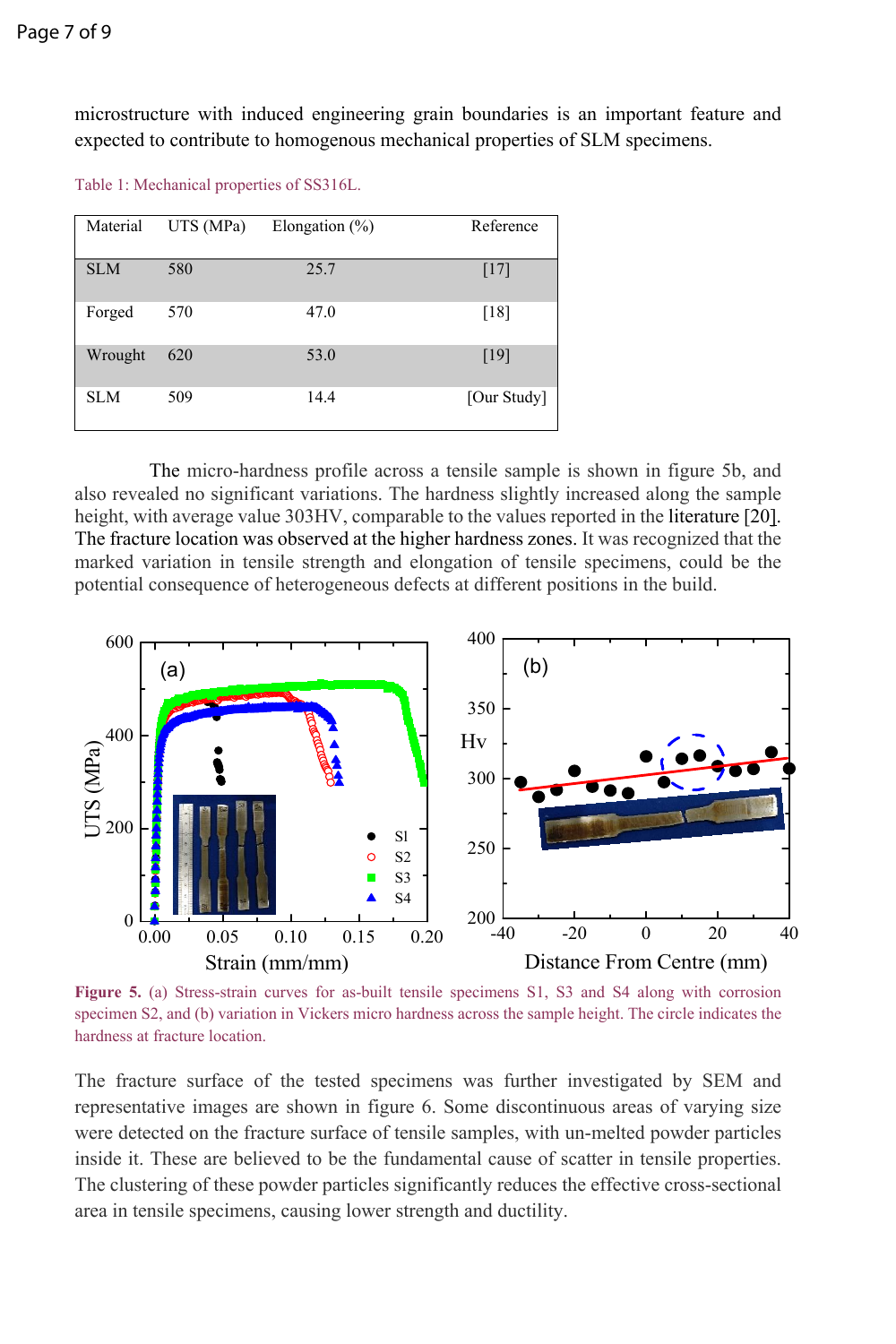

**Figure 6.** A magnified view of fracture surface of tensile specimens (a) S1, (b) S2, (c) S3 and (d) S4.

From present investigation, it is suggested that even for higher bulk density SLM components, the un-melted areas must be controlled through optimization of process parameters for improved strength and reliability.

#### **CONCLUSIONS**

The Chessboard scan strategy for SLM process is successfully employed to produce 99.9% dense SS316L specimens, with fine cellular microstructure, usually extending beyond the melt pool boundary. The mechanical testing exhibited marked scatter in the tensile strength and elongation. This is attributed to the presence of un-molten powder particles on the fracture surface of tensile specimens causing reduction in effective cross-sectional area. The tensile specimen exposed to the Chloride-rich corrosion environment did not show any significant effect on the tensile behaviour.

#### **REFERENCES**

- 1. [D. Herzog, V. Seyda, E. Wycisk and C. Emmelmann,](https://www.sciencedirect.com/science/article/abs/pii/S1359645416305158#!) Acta. Matter. 117, 371 (2016)
- 2. D. Gu, W. Meiners, K. Wissenbach, and R. Poprawe, Int. Mater. Rev. 57, 133 (2012)
- 3. Y, Oh, C. Zhou, and S. Behdad, Additive Manufacturing, 22, 230 (2018)
- 4. W. Frazier, J. Mater. Eng. Perform., 23, 1917 (2014).
- 5. A. Simar, S. Godet and T. Watkins, Materials Characterization, 143, 1 (2018).
- 6. B. Qian and Z. Shen, J. Asian Ceram. Soc., 1, 315 (2013).
- 7. T. Lienert, P. Burgardt, K. Harada, R. Forsyth and T. DebRoy, Scr. Mater. 71, 35 (2014)
- 8. A. Riemer, S. Leuders, M. Thöne, H. Richard, T. Tröster and T. Niendorf, Eng. Fract. Mech., 120, 15 (2014).
- 9. B. Verlee, T. Dormal and J. Lecomte-Beckers, Powder Metall., 55, 260 (2012).
- 10. Y. Zhong, L. Liu, S. Wikman, D. Cui and Z. Shen, J. Nucl. Mater. 470, 170 (2016).